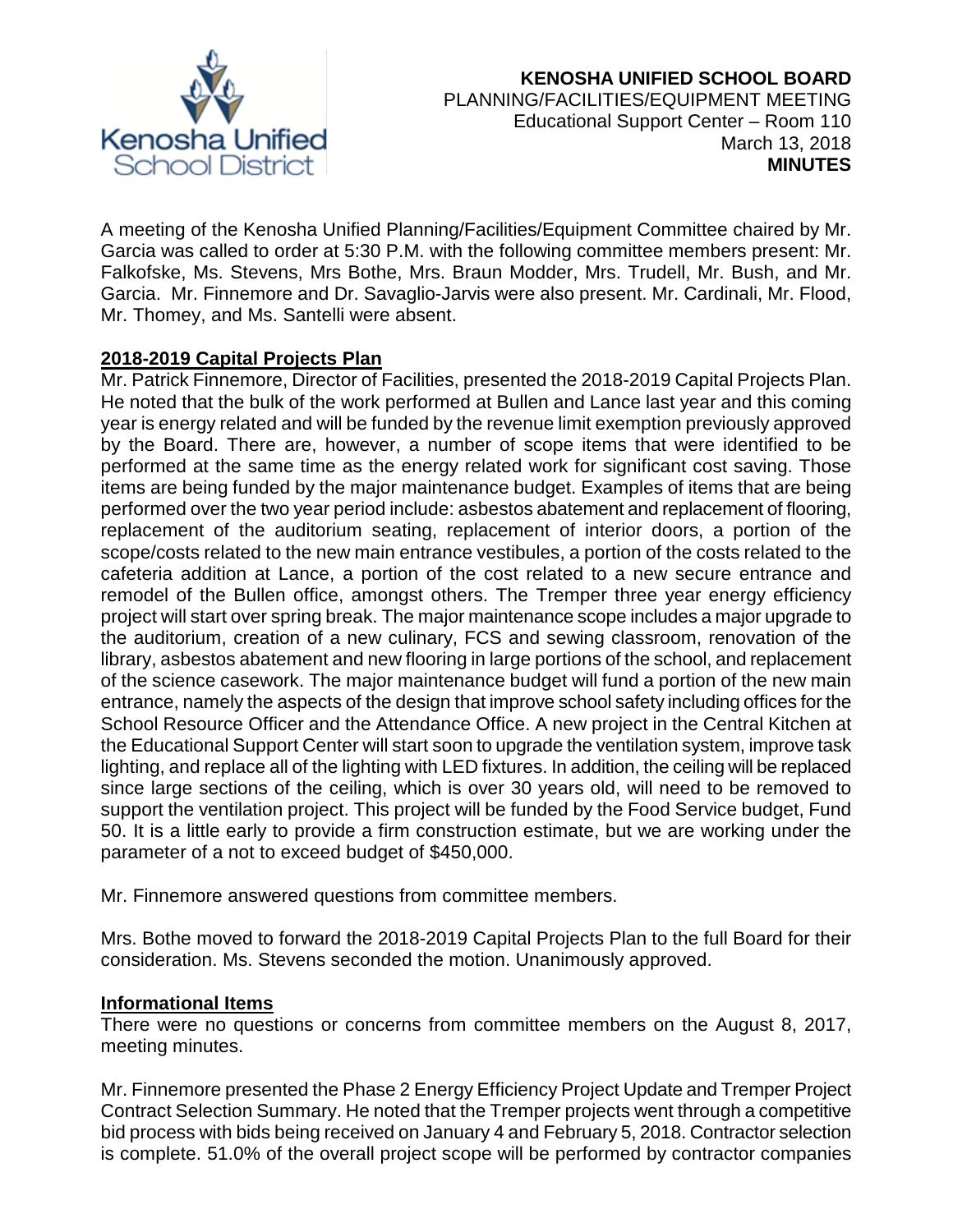located in Kenosha, 9.1% of the work will be performed by speciality contractors such as asbestos abatement, theatre lighting and seating contractors, and approximately 39.9% of the work will be performed by contractors outside of Kenosha. Work will begin over spring break.

Mr. Finnemore noted that he will present a more entailed Utility & Energy Savings Program Report with saving details from the nine Phase I elementary schools at the next meeting.

### **Future Agenda Items**

There were no future agenda items noted.

Meeting adjourned at 5:49 P.M.

Stacy Schroeder Busby School Board Secretary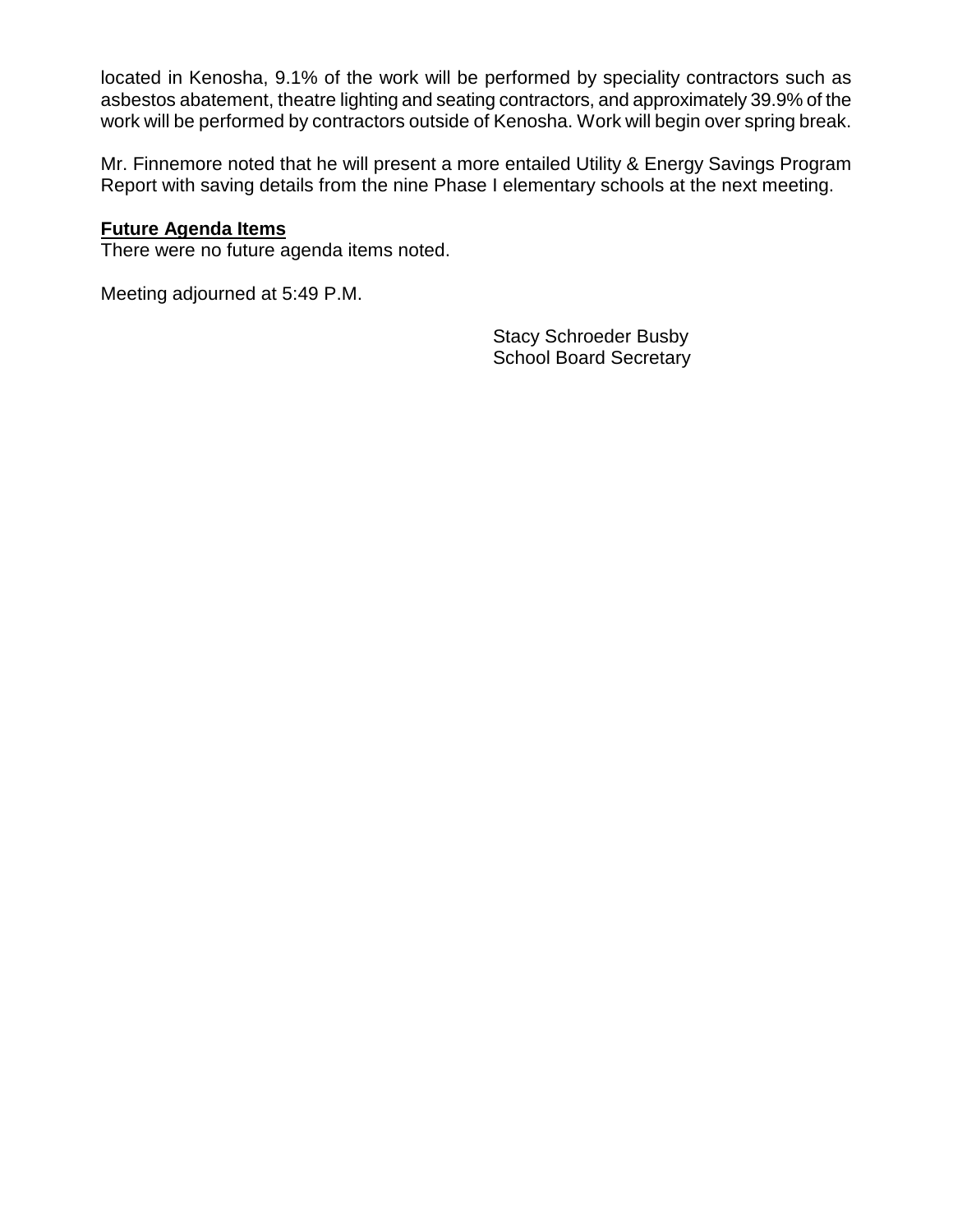

A meeting of the Kenosha Unified Curriculum/Program Committee chaired by Mr. Wade was called to order at 5:53 P.M. with the following committee members present: Mr. Garcia, Mrs. Snyder, Mrs. Payne, Dr. Werwie, and Mr. Wade. Dr. Savaglio-Jarvis was also present. Mrs. Kindle, Mrs. Ross-Corrbett, Mr. Packard, and Ms. Winter were absent. Mrs. Hamilton was excused.

Mr. Wade noted that there was not a quorum present; therefore, no action could be taken.

# **Adoption of Instructional Materials**

Mrs. Julie Housaman, Chief Academic Officer, introduced the Adoption of Instructional Materials. She noted that School Board Policy 6300 - Curriculum Development and Improvement outlines the five phases of the curriculum development cycle. More specifically, the policy states, "In Phase 3 the curriculum design team will determine the curriculum resources and professional learning needs that are critical to advance the curriculum development process to Phase 4." Teacher teams, under the leadership of content coordinators from the Office of Teaching and Learning, recently completed Phase 3 of the curriculum development cycle for Health: kindergarten through grade 12, Science: grade 6, grade 7, grade 8, Biology, Chemistry, Conceptual Physics, Matter and Energy, and Earth Science and Social studies: grade 6, grade 7, and grade 10 World History.

Mr. Bryan Mogensen, Coordinator of Athletics/Physical Education; Ms. Christine Pratt, Coordinator of Science; and Mr. Che Kearby, Coordinator of Social Studies; presented information on the instructional materials review process, proposed instructional materials, new material benefits, and implementation for the noted Health, Science, and Social Studies curriculum.

Mr. Wade noted that due to a lack of a quorum this item would be forwarded to the full Board for consideration.

### **Information Items**

There were no questions or concerns from committee members on the November 14, 2017, Curriculum/Program meeting minutes.

Mrs. Housaman introduced the Blending Learning Enrichment Program Update. She noted that on February 13, 2017, the School Board approved the blended learning enrichment program as an intensive enrichment intervention for students entering grade six that meet the criteria for an intense enrichment intervention. The purpose of this report is to provide an update on the implementation of the blended learning enrichment program in the areas of implementation, effectiveness, efficiency, cost effectiveness and attribution.

Mrs. Patty Clements, Coordinator of Talent Development, and Mr. Daniel Tenuta, Kenosha eSchool Principal, gave a Blended Learning Enrichment Program Update via PowerPoint presentation which covered the following topics: talent and development program philosophy,